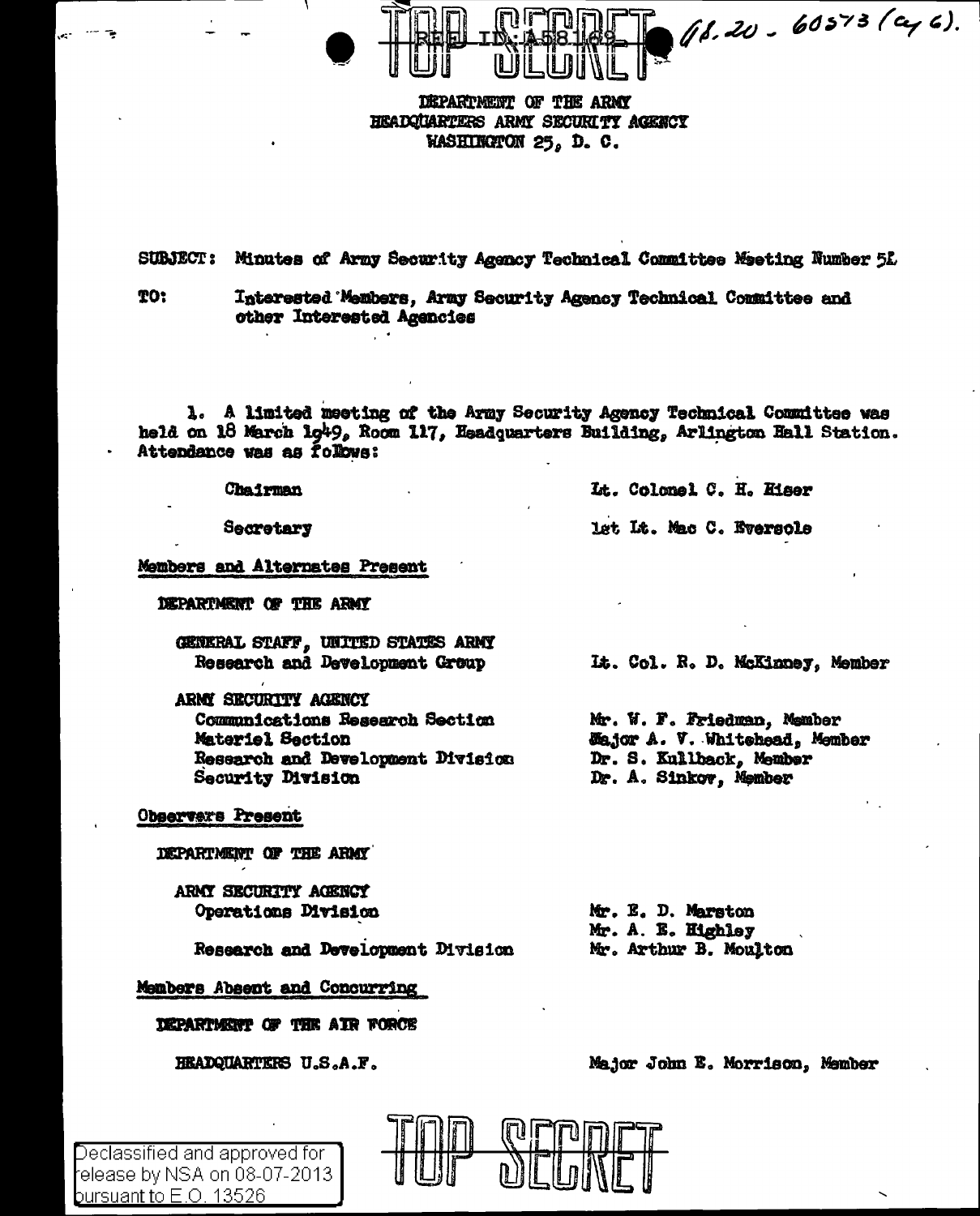

2. The Subcommittee Memorandum Reports listed below were recommended for approval by the Army Security Agency Technical Committee. Recommendations contained in these reports have been approved for the Chief. Army Security Agency by the Chairman, Army Security Agency Technical Committee and for the Secretary of the Army by a designated representative of the Director of Logistics, General Staff, United States Army.

| <b>TTEM</b> | EQUIPMENT OR PROJECT                                                                | <b>ACTION</b>                                                                                                        |
|-------------|-------------------------------------------------------------------------------------|----------------------------------------------------------------------------------------------------------------------|
| 57          | Review of Cryptologic Research and<br>Development Projects                          | Approval of Continuation<br>and Cancellation of establish-<br>ed cryptologic research and<br>development projects.   |
| 26          | Review of Intercept and Direction<br>Finding, Research and Development<br>Projects. | Approval of continuation of<br>established Intercept and<br>Direction Finding, Research<br>and Development Projects. |

The Subcommittee Memorandum Reports and exhibits thereto listed below were amended and recommended for approval as ammended. Amendments are reflected in reports attached hereto.

| ጥበህ | <b>EQUIPMENT OR PROJECT</b>                                                                | <b>ACTTOR</b>                                                                                                                 |
|-----|--------------------------------------------------------------------------------------------|-------------------------------------------------------------------------------------------------------------------------------|
| 21  | Initiation of Project 29-70-004,<br><b>ASAF 1</b>                                          | Approval for establishment<br>of project as amended,<br>classified as service teat<br>type and assignment of 1-G<br>priority. |
| 22  | Initiation of Project 29-66-030,<br>NC-4, Mark II and Alphabetic Sub-<br>stitution Device. | Approval for establishment<br>of project as amended,<br>classified as service test<br>type and assignment of 1-C<br>priority. |

3. Memorandum for the Record of the Army Security Agency Technical Committee, Subject: Review of Research and Development Division Service projects dated 8 March 1949 was amended by the deletion of the word "Division" in the subject and approved as amended for inclusion in the records of the committee.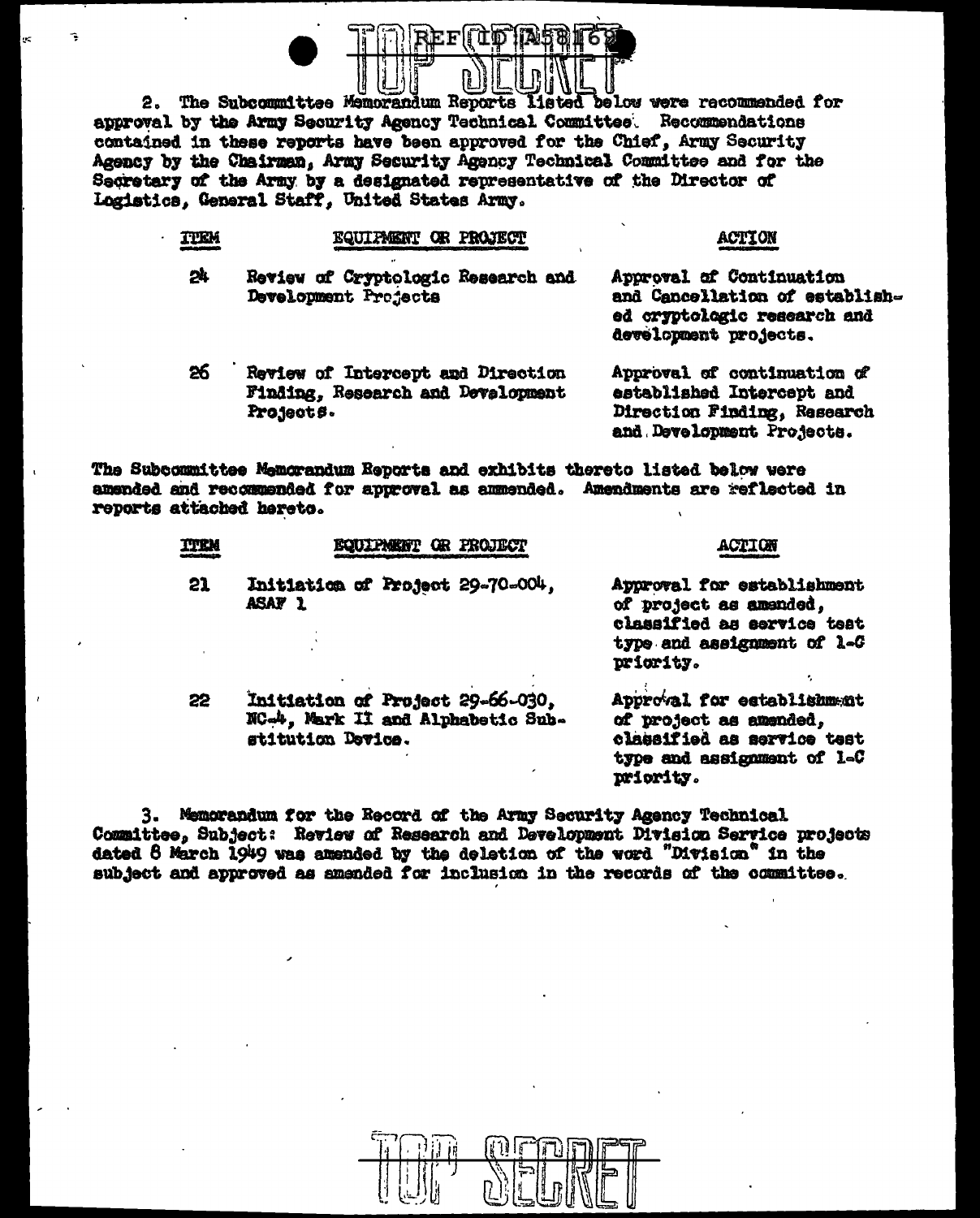**REF ID: A58169** 



4. There being no further business to come the committee it adjourned derare to meet at the call of the Chairman.

CHARLES H. HISER

Lt. Colonel, Signal Corps Chairman, ASATC

Mac C. Giersole MAC C. EVERSOLE

lst Lt., Signal Corps Secretary, ASATO

8 Incls.

- 1. Subcomm Rpt #21
- 2. Ltr App.  $\frac{1}{2}$ 21
- 3. Subcomm Rpt  $#22$ <br>4. Itr App  $#22$
- 
- 5. Ltr App, Subcomm Rpt #24<br>6. Subcomm Rpt #26
- 
- 
- 7. Ltr Appr #26<br>8. Memo for Record 8td 8 Mar 48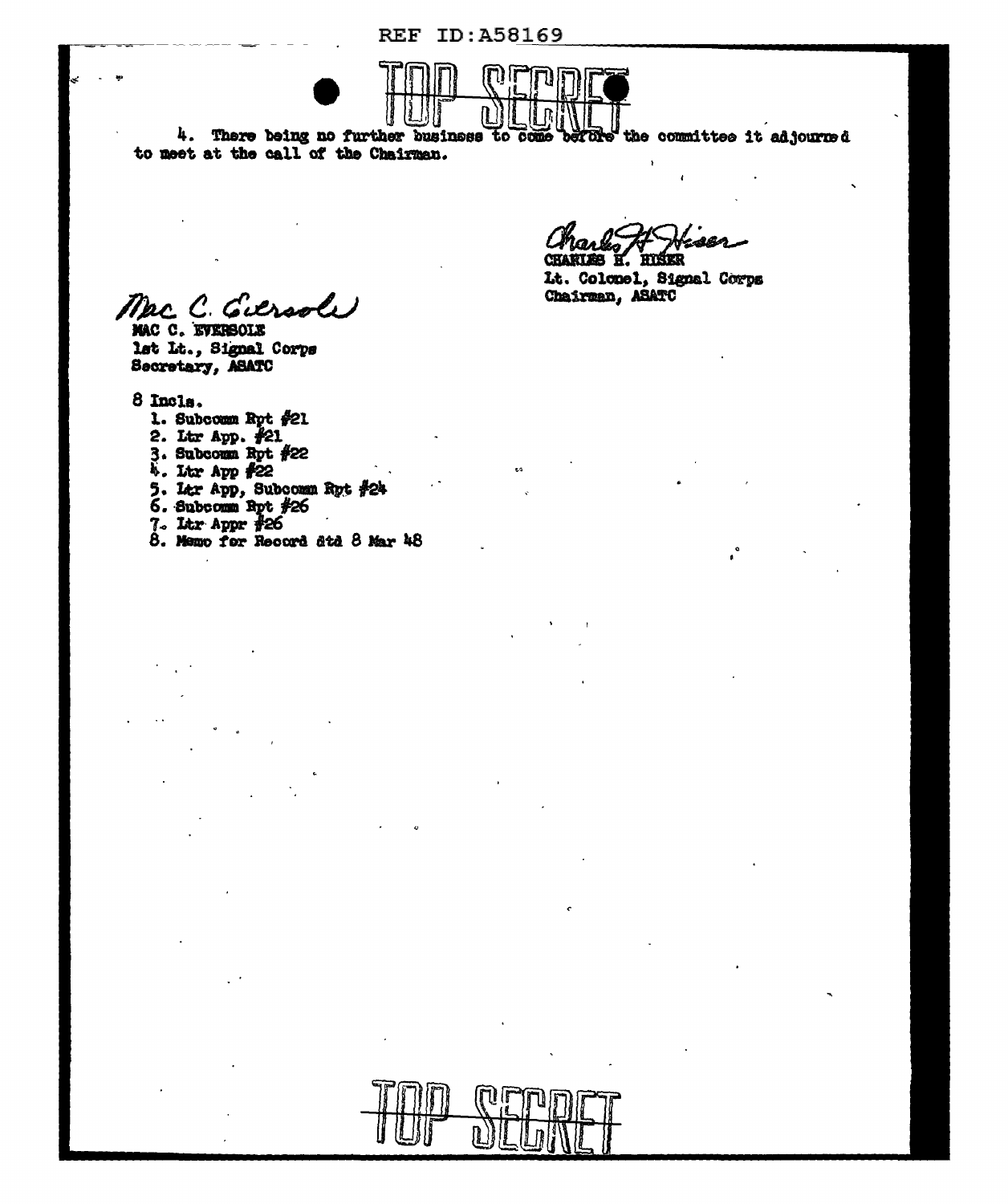REF ID:A581

DEPARTMENT OF THE ARMY HEADQUARTERS ARMY SECURITY AGENCY WASHINGTON 25, D. C.

**CSCAS-20** 

18 March 1949

SUBJECT: Approval of ASATC Subcommittee Report No. 26

TO:

Interested Members of Army Security Agency Technical Committee and Other Interested Agencies

1. Subcommittee Report No. 26 dated 24 February, Subject: Review of Intercept and D/F Research and Development Projects, having been presented by Mr. Richard C. Hix, CSGAS-73, at ASATC Meeting No. 5L above date, was recommended for approval. This recommendation was concurred in by all members present, a listing of whom is included in the minutes of the meeting.

2. The recommendations contained in subject report are hereby approved.

FOR THE CHIEF, ARMY SECURITY AGENCY:

Charles H. Otise

Lt. Colonel, Signal Corps Chairman, ASATC

Evered

MAC C. EVERSOLE lst Lt., Signal Corps Secretary, ASATC

Approved by order of the Secretary of the Army

Inunce RALPH D. McKlinkey

Lt. Colone<sup>l</sup>, GSC R&D Group, Logistics Div, GSUSA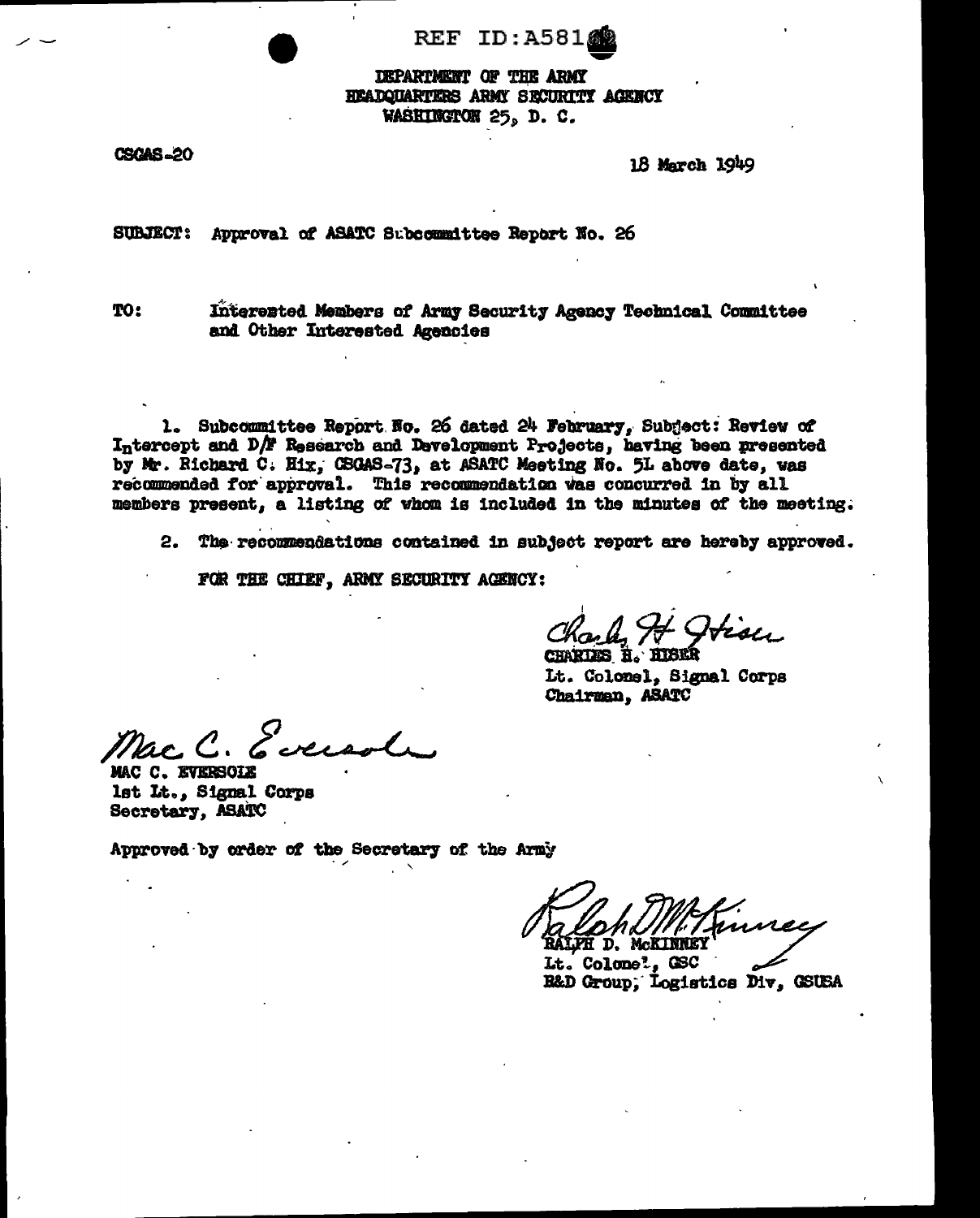**REF ID: A5816** 

DEPARTMENT OF THE ARMY HEADQUARTERS, ARMY SECURITY AGENCY WASHINGTON 25, D. C.

CSCAS-20

18 March 1949

SUBJECT: Approval of ASATC Subcommittee Report No. 24

TO:

Interested Members of Army Security Agency Technical Committee and Other Interested Agencies

1. Subcommittee Report No. 24 dated 2 March 1949, Subject: Review of Cryptologic Research and Development Projects, having been presented by Dr. S. Kullback, at ASATC meeting No. 5L above date, was recommended for approval. This recommendation was concurred in by all members present, a listing of whom is included in the minutes of the meeting.

2. The recommendations contained in subject report are hereby approved.

FOR THE CHIEF, ARMY SECORITY AGENCY:

*FARTES* 

Lt. Colonel, Signal Corps Chairman, ASATC

ac C. Eversole

MAC C. EVERSOLE lst Lt., Signal Corps Secretary, ASATO

Approved by order of the Secretry of the Army:

**WALPH D. M.KINNEY** 

Lt. Colonel, GSC R&D Group, Logistics Div, GSUSA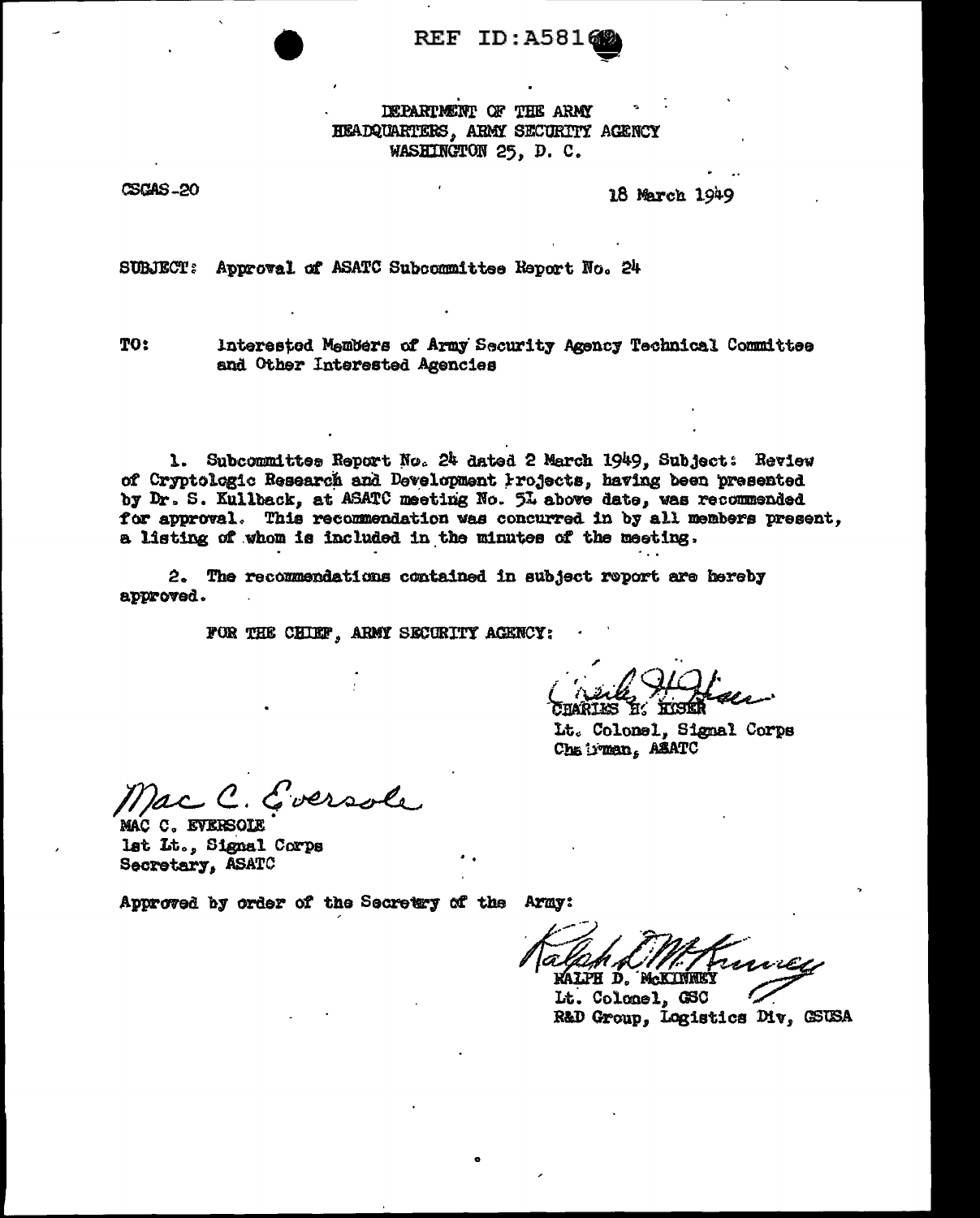

DEPARTMENT OF THE ARMY EEADQUARTERS, ARMY SECURITY AGENCY WARHINGTON 25, D. C.

**CSGAS-20** 

18 March 1949

**SUBJECT:** Approval of ASATC Subcommittee Report No. 22

**TO:** 

Iffterested Members of Army Security Agency Technical Committee and Other Interested Agencies

1. Subcommittee Report No. 22, dated 14 February 1949, Subject: Initiation of D/A Project No. 29-66-030, NC-4 Mark II and Alphabetic Substitution Device, having been presented by Mr. Albert G. Highley, CSGAS-92, at ASATC Meeting Number 5L above date, was recommended for approval. This recommendation was concurred in by all members present, a listing of whom is included in the minutes of the meeting.

2. The recommendations contained in subject report are hereby approved.

FOR THE CHIEF, ARMY SECURITY AGENCY:

Lt. Colonel, Signal Corps Chairman, ASATC

McC. Eversole

MAG C. EVERSOLE lst Lt., Signal Corps SEcretary, ASATC

Approved by order of the Secretary of the Army:

Trimes RAIPH D. MCKINNEY

Lt. Colonel. GSC R&D Group, Logistics Division, GSUSA